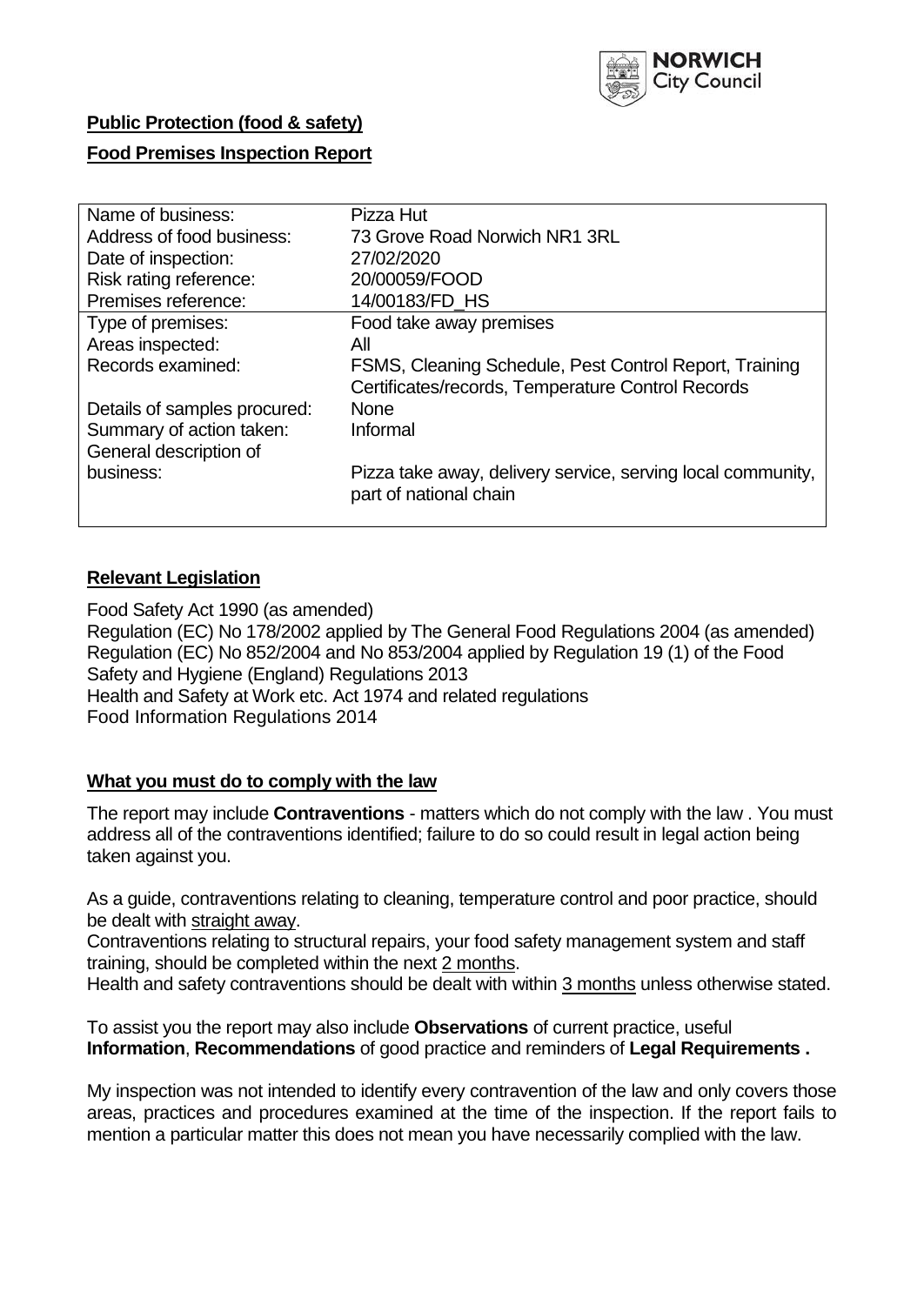# **FOOD SAFETY**

#### **How we calculate your Food Hygiene Rating:**

The food safety section has been divided into the three areas which you are scored against for the hygiene rating: 1. food hygiene and safety procedures, 2. structural requirements and 3. confidence in management/control procedures. Each section begins with a summary of what was observed and the score you have been given. Details of how these scores combine to produce your overall food hygiene rating are shown in the table.

| <b>Compliance Area</b>                     |          |    |                | <b>You Score</b> |           |    |           |    |                |  |  |
|--------------------------------------------|----------|----|----------------|------------------|-----------|----|-----------|----|----------------|--|--|
| Food Hygiene and Safety                    |          |    |                | $\Omega$         | 5         | 10 | 15        | 20 | 25             |  |  |
| <b>Structure and Cleaning</b>              |          |    | $\overline{0}$ | 5                | 10        | 15 | 20        | 25 |                |  |  |
| Confidence in management & control systems |          |    | $\overline{0}$ | 5                | 10        | 15 | 20        | 30 |                |  |  |
|                                            |          |    |                |                  |           |    |           |    |                |  |  |
| <b>Your Total score</b>                    | $0 - 15$ | 20 | $25 - 30$      |                  | $35 - 40$ |    | $45 - 50$ |    | > 50           |  |  |
| Your Worst score                           | 5        | 10 | 10             |                  | 15        |    | 20        |    |                |  |  |
|                                            |          |    |                |                  |           |    |           |    |                |  |  |
| <b>Your Rating is</b>                      | 5        | 4. | 3              |                  | 2         |    |           |    | $\overline{0}$ |  |  |

Your Food Hygiene Rating is 5 - a very good standard



# **1. Food Hygiene and Safety**

Food hygiene standards are high. You demonstrated a very good standard of compliance with legal requirements. You have safe food handling practices and procedures and all the necessary control measures to prevent cross-contamination are in place. Some minor contraventions require your attention. **(Score 5)**

## Contamination risks

**Observation** I was pleased to see you were able to demonstrate effective controls to prevent cross-contamination.

#### Hand-washing

**Observation I** was pleased to see handwashing was well managed.

#### Personal Hygiene

**Contravention** The following are examples of poor personal hygiene or where it was made difficult for food handlers to maintain sufficiently high standards of personal cleanliness:

• staff were not wearing suitable protective clothing i.e thick hooded type jerseys being worn by food preparation staff and delivery drivers walking through food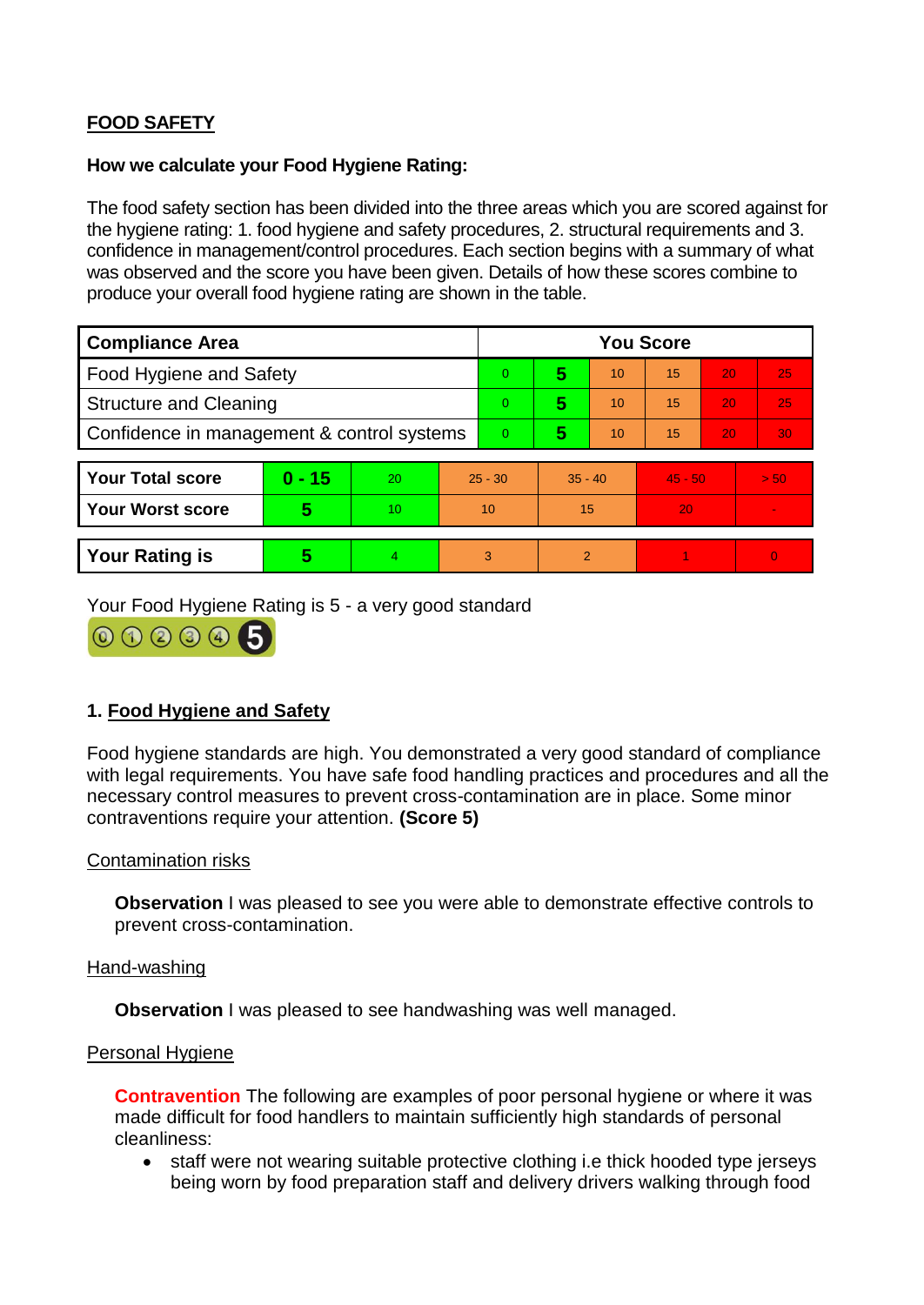preparation areas.

## Temperature Control

**Observation** I was pleased to see you were able to limit bacterial growth and/or survival by applying appropriate temperature controls at points critical to food safety and that you were monitoring temperatures.

# **2. Structure and Cleaning**

The structure facilities and standard of cleaning and maintenance are all of a good standard and only minor repairs and/or improvements are required. Pest control and waste disposal provisions are adequate. The minor contraventions require your attention. **(Score 5)**

## Cleaning of Structure

**Contravention** The following items were dirty and require more frequent and thorough cleaning:

• around equipment feet

## Maintenance

**Contravention** The following had not been suitably maintained and must be repaired or replaced:

broken plastic strips into walk-in fridge

## Pest Control

**Observation** I was pleased to see that the premises was proofed against the entry of pests and that pest control procedures were in place.

**Observation** You have a pest control contract in place and there is no evidence of pest activity on the premises.

## **3. Confidence in Management**

A food safety management system is in place and you demonstrate a very good standard of compliance with the law. You have a good track record. There are some minor contraventions which require your attention.Your records are appropriate and generally maintained. You have a good track record. There are some minor contraventions which require your attention. **(Score 5)**

## Type of Food Safety Management System Required

**Observation** Your SFBB/food safety management system was in place and working well. I was confident you had effective control over hazards to food.